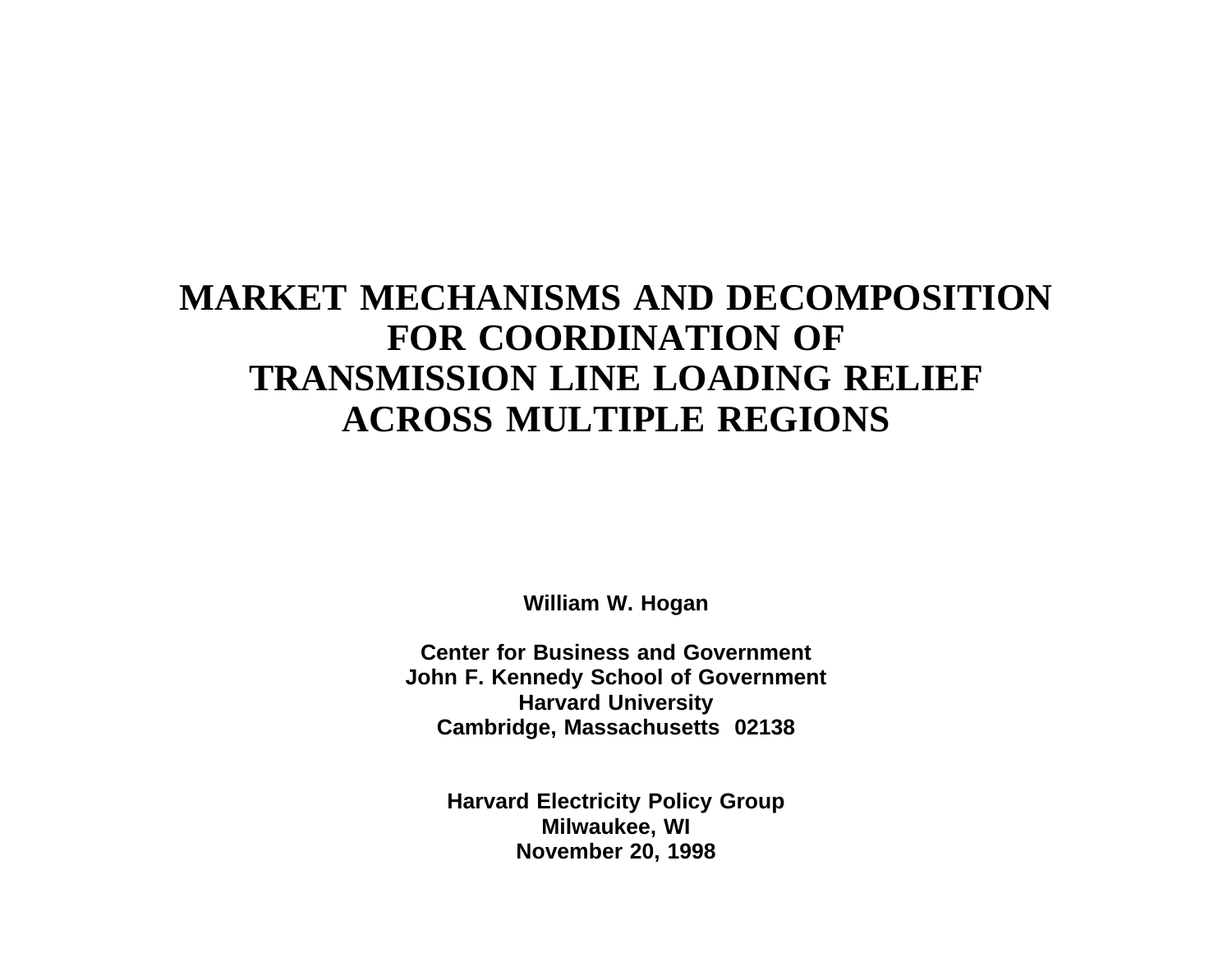The development of rules for reliability and rules for markets confront a familiar human condition **-- the desire for mutually inconsistent things.**

- **• What Do We Want?**
	- Multiple control areas with different approaches to scheduling and coordination.
	- Maximum opportunities and flexibility for choice, trading, and commerce.
	- Minimum commercial interference.
	- Maximum economic efficiency.
	- More, not less, reliability.
- **• What Do We Have?**
	- An interconnected grid where everything affects everything else, fast.
	- Conflicting agendas and ideologies.
	- Too many good ideas.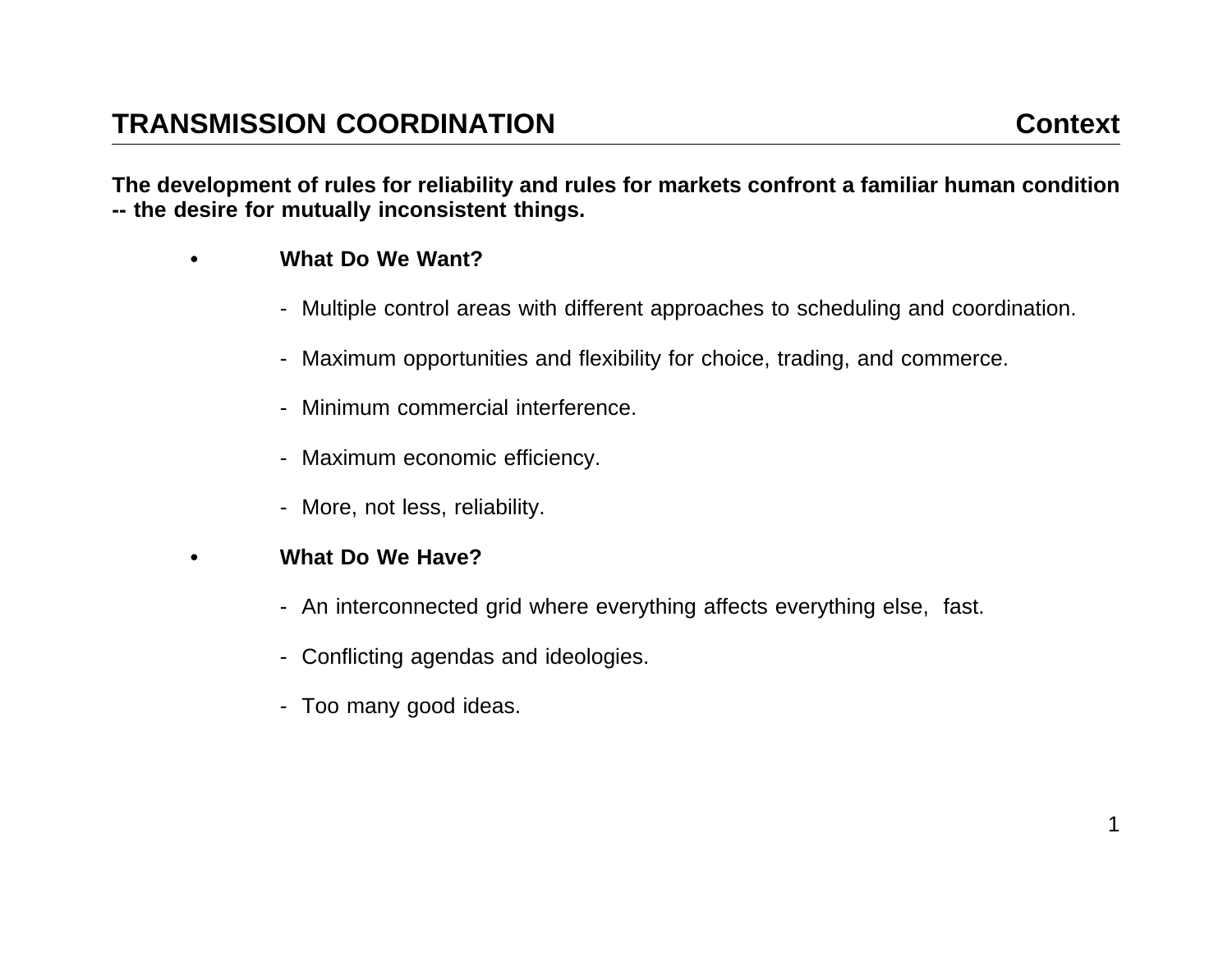Evidence of the current confusion appears in parallel activities that tend to be discussed in isolation, but where there is substantial overlap in alternative approaches for the same core problem: rationing use of scarce transmission capacity. Furthermore, the approaches tend to be **mutually inconsistent.**

- **•OASIS.** The central FERC requirement for transmission scheduling and coordination, which offers itself as an innocuous information protocol but is in fact <sup>a</sup> restrictive and flawed market model
- **• NERC Security Coordinators.** A response to the flaws of OASIS, driven by the fears that the reality of the grid would not accommodate the fictions of the simplistic model.
- **•ISOs.** A range of approaches and institutions for providing the many services that are necessary to make the grid function, including security coordination.
- **•CRT.** The FERC capacity reservation tariff initiative for transmission property rights and trading to integrate reliability and commercial market activities.

**The challenge is to support market transactions while preserving reliability.**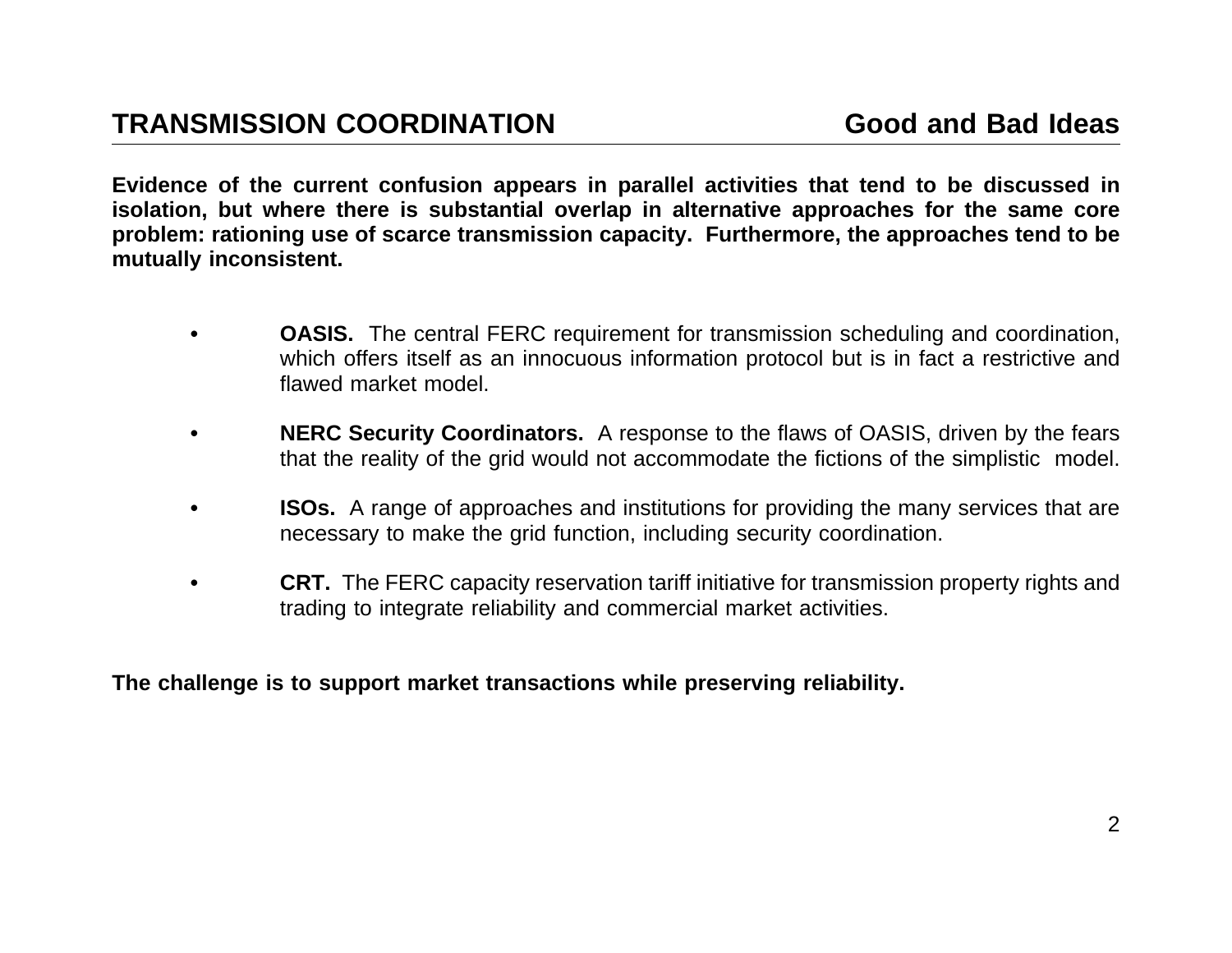The FERC mandated method of scheduling and coordinating transmission usage was adopted despite its transparent fallacies because it was familiar, and FERC did not know what else to do. **An old lesson repeated: "You can't beat something with nothing."**

- **•Contract Path.** The OASIS rules presume and perpetuate the "contract path" fiction that has little to do with what actually occurs in the transmission grid.
- **• Problematic Estimates of Available Transmission Capacity.** The method requires <sup>a</sup> "squaring of the circle" by estimating something which in principle is not well defined.
- **• Incentives to Under-Estimate.** The transmission owners off the contract path get some of the problems but none of the money.
- **• Incentives to Over-Schedule.** The transmission owners on the contract path get all of the money but only some of the problems.

This solution is less than the least common denominator. It is broken, and needs to be fixed.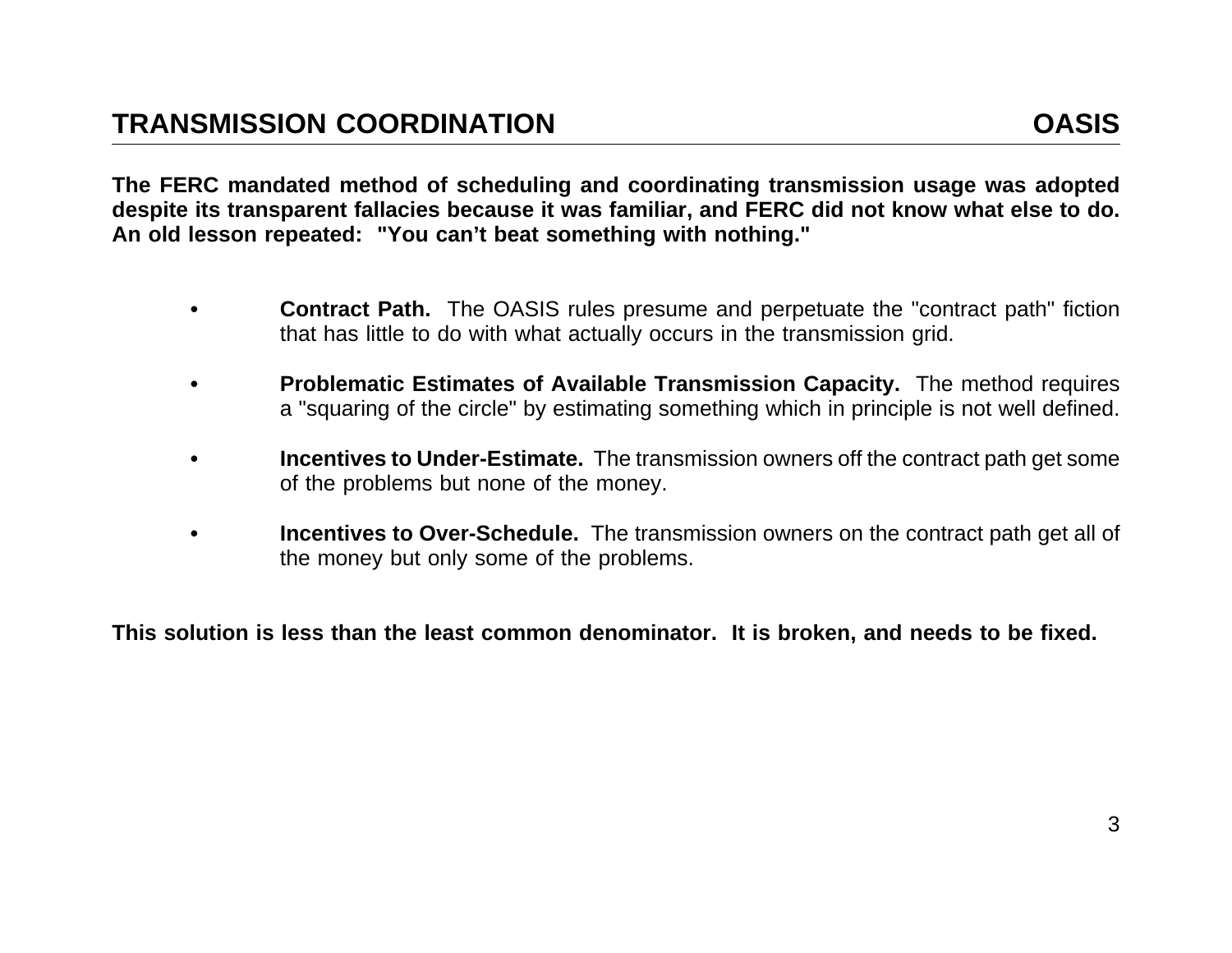Faced with the imminent problems of reliability, NERC put in place a system of security coordination to control use of the grid within the limits of an OASIS-driven contract path system excluding explicit consideration of commercial activities. "A solution and a problem."

- **• Twenty Three Security Coordinators.** Coverage of interconnected grid.
- **• Tagging Debate.** Transaction oriented system with tags to identify source and sink.
- **• Flowgates, Derated System, and Power Transfer DistributionFactors.** Used to identify network effects of transactions for curtailment analysis
- **• Single Constraint: The Critical Path.** Methodology based on relief of <sup>a</sup> single constraint on actual flows.



**• Transaction Adjustment Criteria.** No commercial criteria; guided by objectives of equity and sharing the responsibility for adjustment. Limited connection to requirements of <sup>a</sup> market.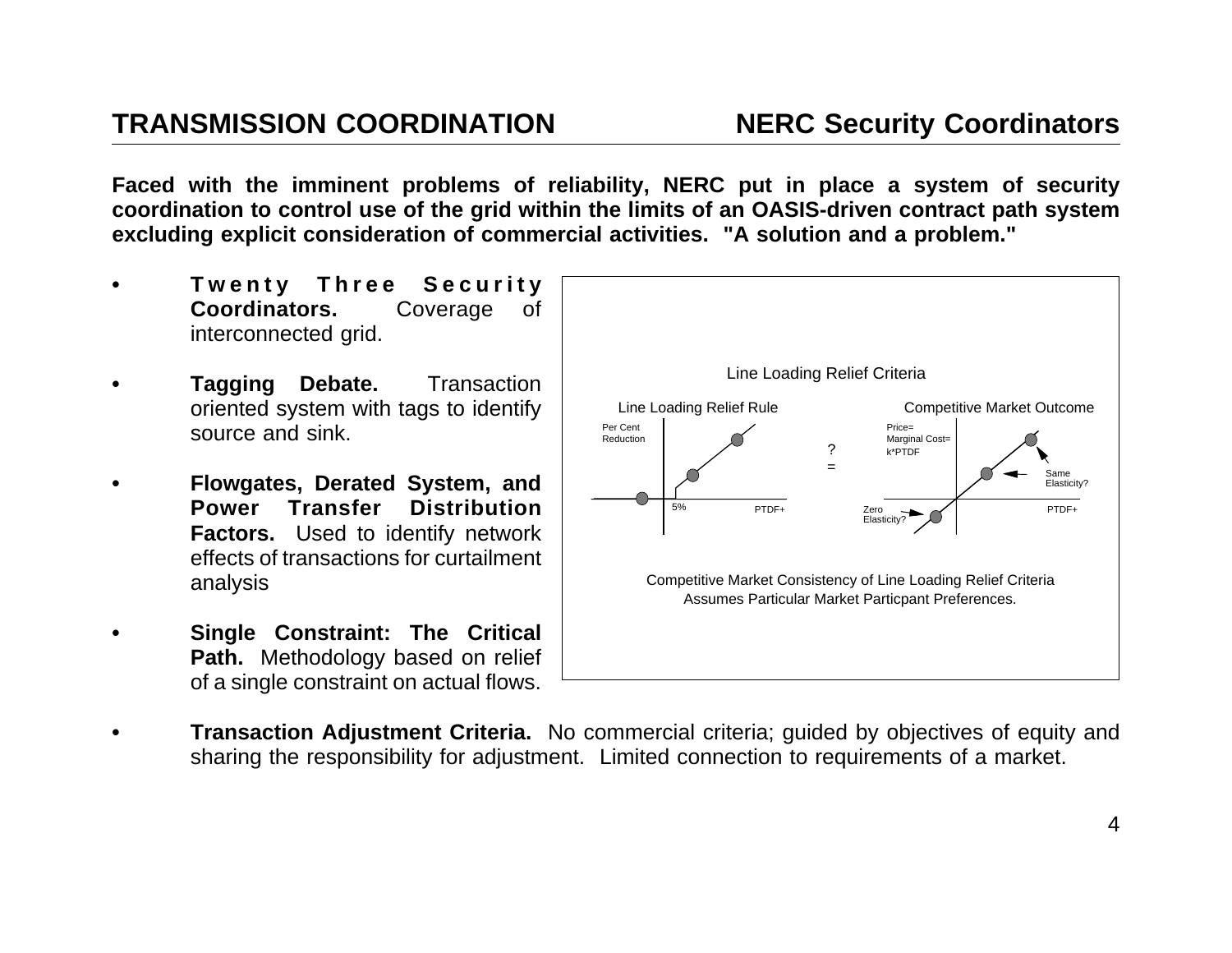Independent System Operators are in place with a variety of responsibilities. Functions include the role of security coordinator for their region, but the rules are different for internal and external transactions. The more developed systems integrate reliability with support of the market.

- **• Multiple Contingency Constraints.** capacity.
- **• Multiple Paths and Power Distribution Factors.** Recognize in principle and in practice that there will be multiple constraints that limit transmission usage.
- **• Security Constrained, Bid-Based Economic Dispatch.** Familiar principles of power system control adapted to bid-based systems that support market interactions.

**•**



 **Congestion and Locational Pricing.** Prices reflect marginal costs and the impact on transmission congestion. Market transactions adjust to relieve transmission constraints.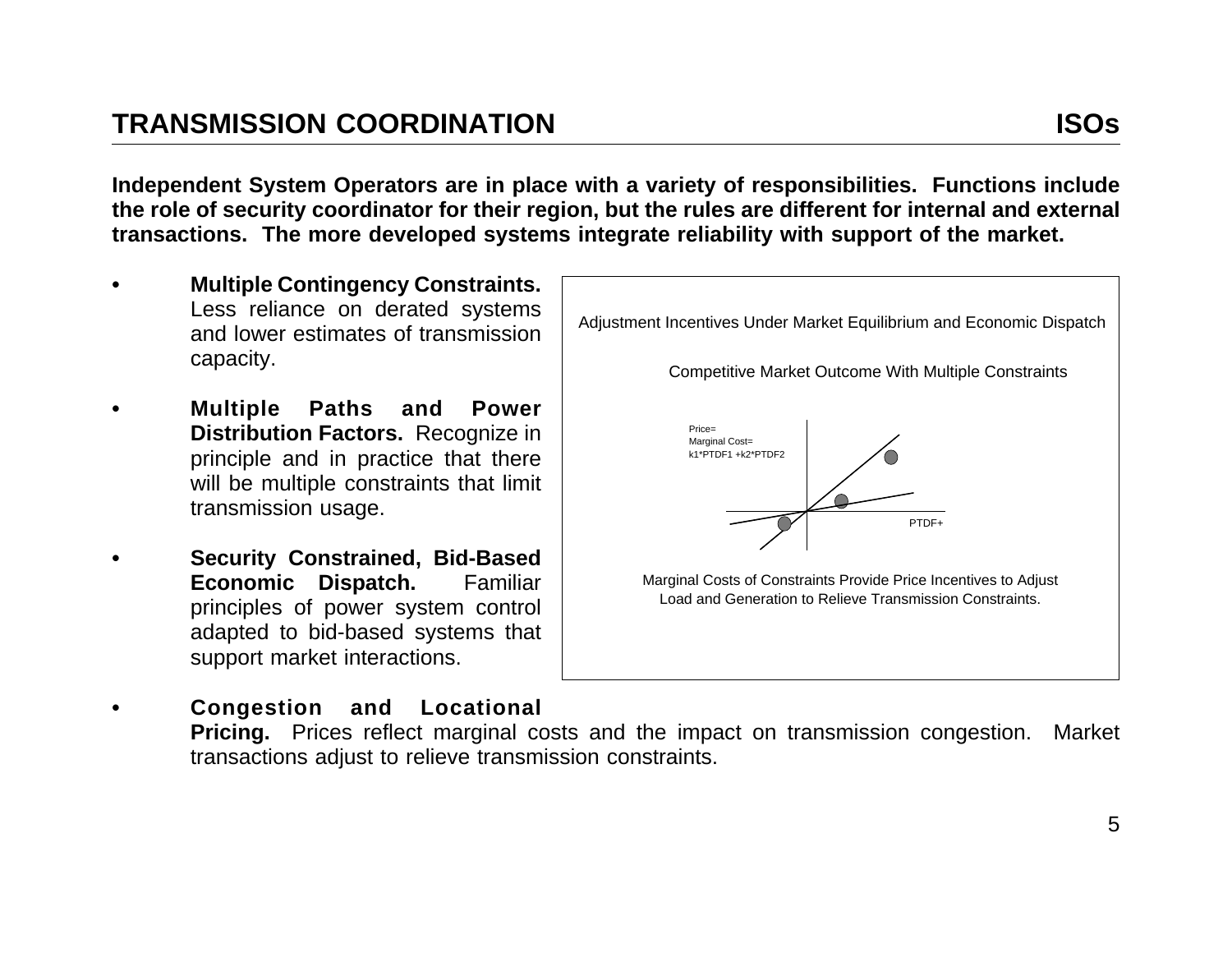**•**

A challenge is to define a set of security rules and institutions that support commercial **transactions in <sup>a</sup> market setting.**

- **• Curtailment Complaints.** The security coordinator administrative approach of priority categories and non-market curtailment rules is inefficient, lowers effective transmission capacity, and creates its own new set of problems. (Rajaraman and Alvarado 1998)
	- Poorly defined transmission rights that are difficult to trade. Poorly estimated PTDFs and flowgate limits that derate the grid.
	- Limited opportunities to pay to avoid curtailment, the usual market response.

- Curtailment seldom includes curtailing the real load, which means generation must still be found. This shifts the task of managing transmission congestion.

 **Purchase and Sales Through Security Coordinators.** Paying for counterflow to relieve transmission congestion would be efficient.

- Buying high and selling low to move power against the flow. If everyone is not paying for transmission congestion, where does the money come from?

- If the those causing congestion are charged for the use of the system, this reverses the flow of money and leaves the virtual ISO with congestion rents.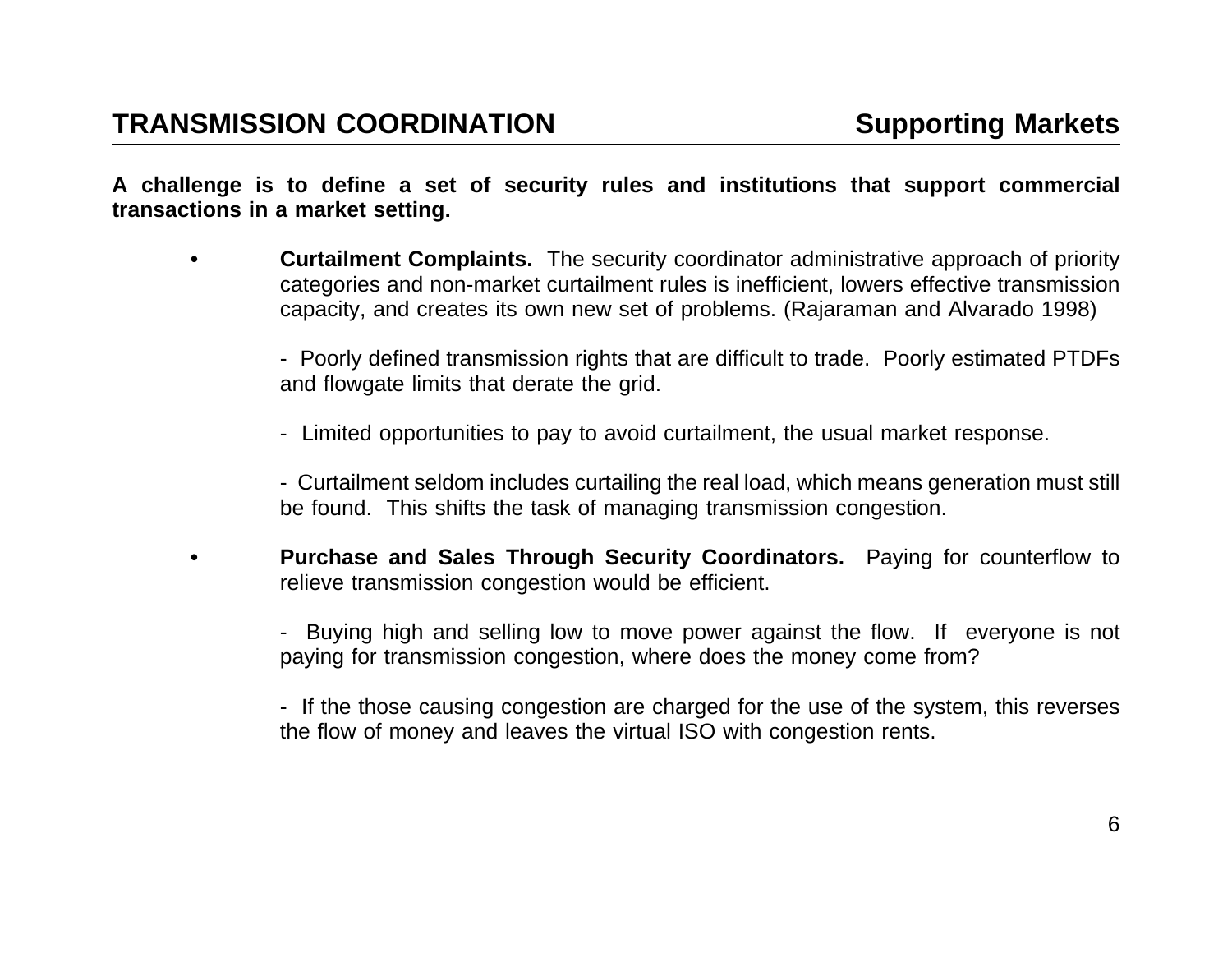Key problems remain that have no easy answers. Part of the task is to address these problems within a coherent and consistent framework. Part of the task is to muddle through while we work on the framework, without making things worse than they are, or worse than they were.

- **• Coordinating Multiple Control Areas.** With many interacting control areas and different systems making independent and decentralized decisions, the only solution may be to lower the effective transmission capacity and impose restrictive rules. Is it possible to have many approaches on one grid?
- **• Decomposition Rules and Grid Oversight.** There are theoretical difficulties decomposing decisions across parts of an interconnected grid. The work of Kim and Baldick (1997) as applied by Boucher, Dekelver and Smeers (1998) provides an approach based on connecting variables. A clever idea without contingency constraints, but the intended limited information exchange expands proportionally when contingencies are considered. It may be necessary that security coordinators or their functional equivalents have <sup>a</sup> de facto view of the entire grid.
- **• A Super ISO or <sup>a</sup> Virtual ISO?** A single ISO for an entire grid is not appealing, but the idea came out of the closet at the FERC ISO conference in April 1998. The information and transaction costs seem imposing, although they have not been examined. Would it be possible to create <sup>a</sup> virtual ISO that involved tiered-trading within and between control areas? (Cadwalader, Harvey, Hogan and Pope 1998)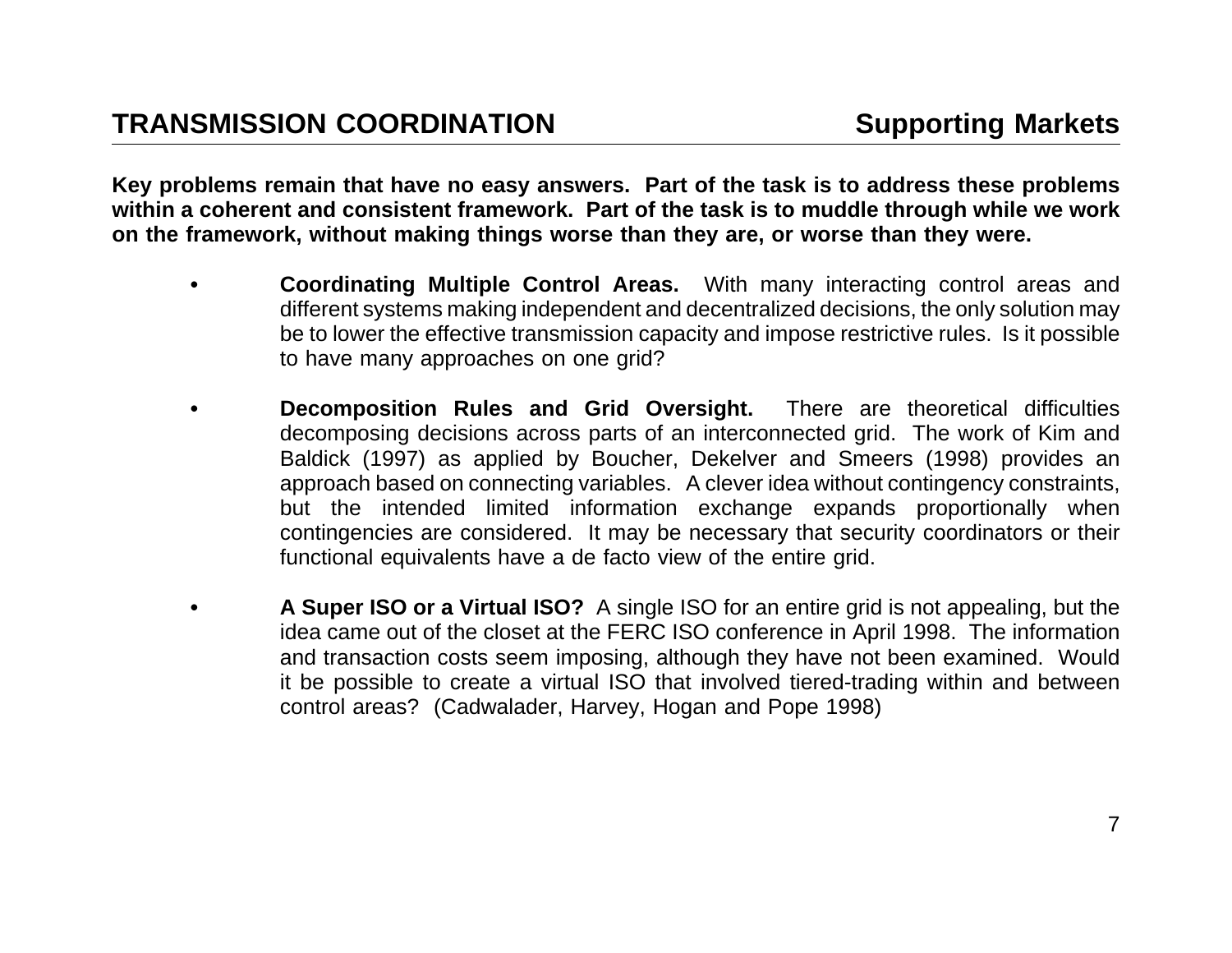The existing NERC system exchanges quantity information about scheduled loads to determine the impact on the grid. Administrative rules and priorities determine schedule curtailments.

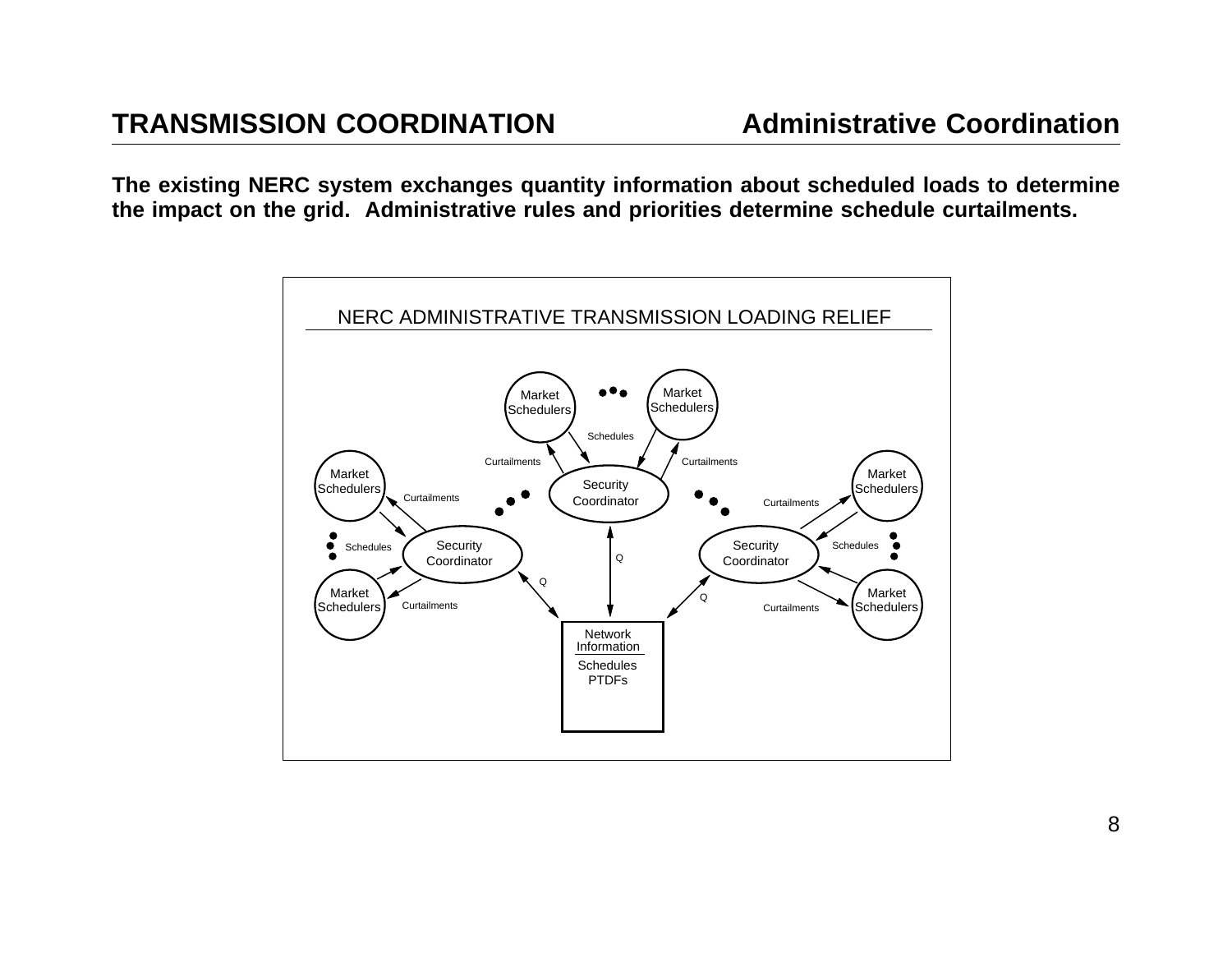Movement to greater use of market forces would require expansion of the NERC transmission **loading procedures.**

- **•Prices.** The use of markets implies pricing and the associated incentives. Participants must have economic information and face real prices to induce market support of transmission loading relief.
- **• Schedules, Bids and Economic (Re)Dispatch.** The ISO framework of schedules supplemented by incremental and decremental bids provides the opportunity to use security constrained economic dispatch to redispatch schedules and respect security limits to achieve efficient transmission loading relief.
- **•Iteration.** Regional security coordinators could exchange information about both schedules and prices in an iterative process to establish <sup>a</sup> mutually consistent redispatch for transmission loading relief.
- **•Settlements.** A system-wide settlements system could handle payments between and among the regional security coordinators.
- **• Integration of Markets and Reliability.** The supposed dichotomy between markets and reliability is false. And the implied separation between reliability (ISOs) and short-term markets (Power Exchanges) is counterproductive. At best, the false separation is expensive. At worst, it is dangerous. Both markets and reliability can be improved if the essential interactions are recognized and integrated.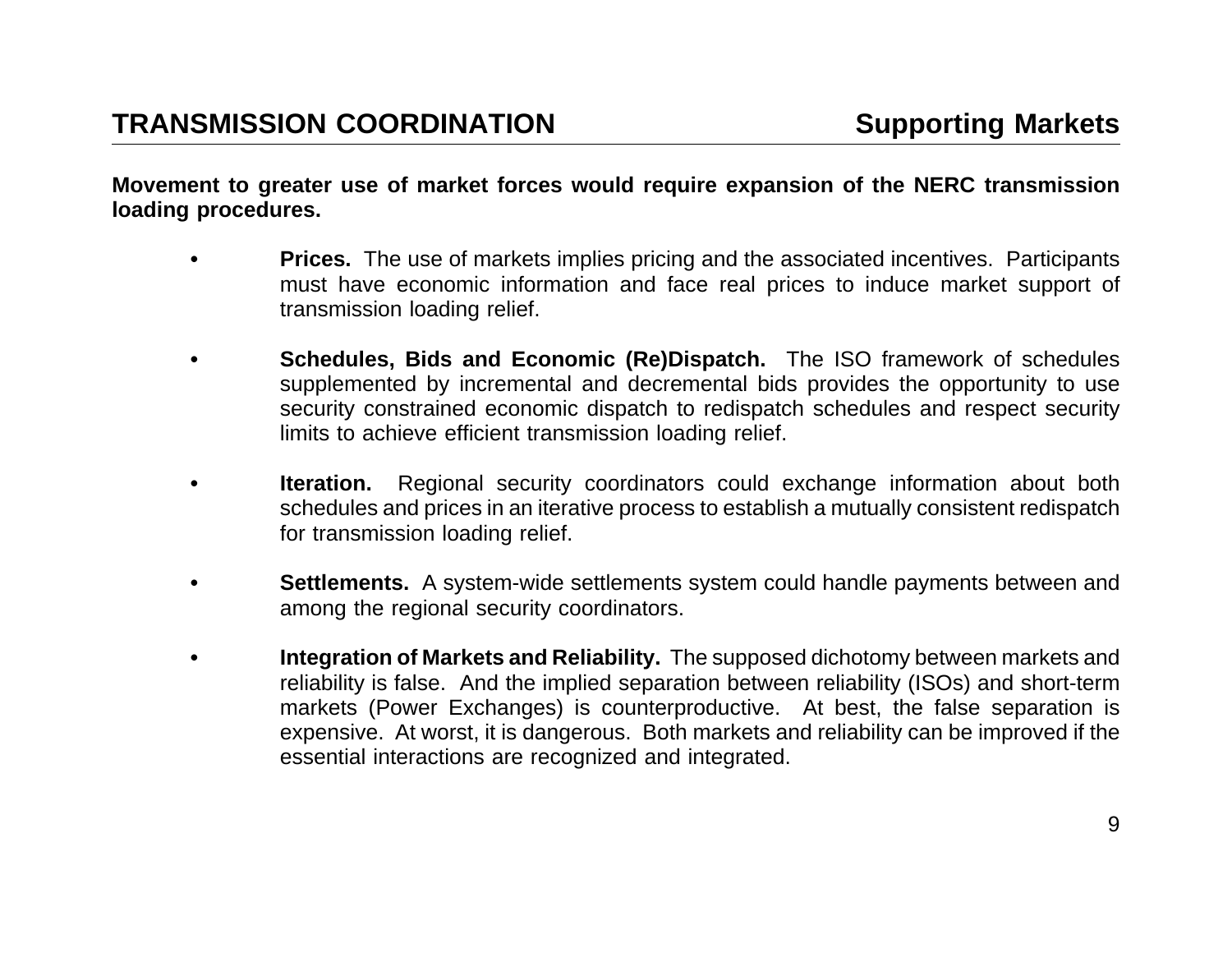A market oriented system would require information on scheduled loads, bids and prices to **determine an economic redispatch of the system.**

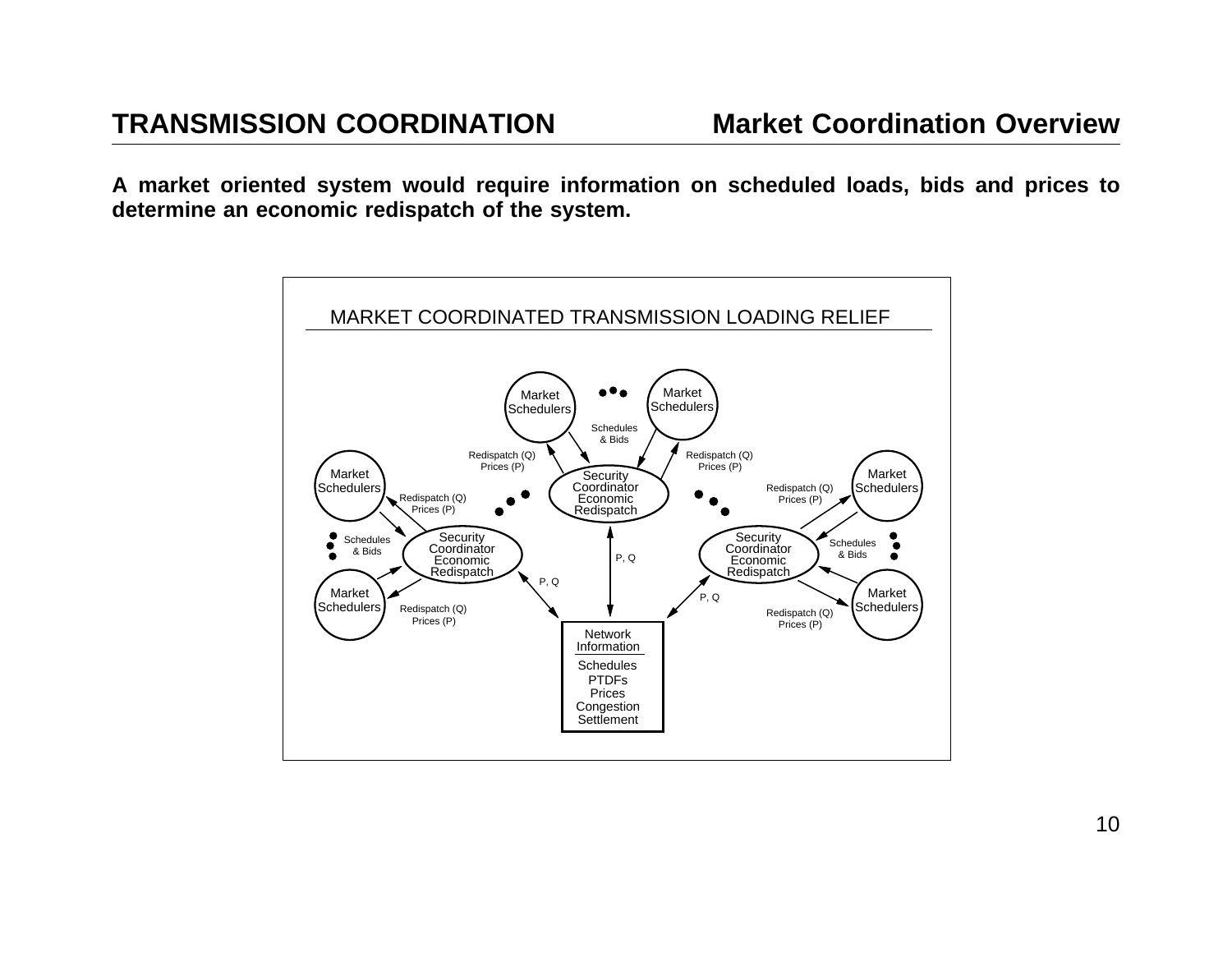A market oriented system would begin with market participants submitting both schedules and **bids to adjust those schedules.**

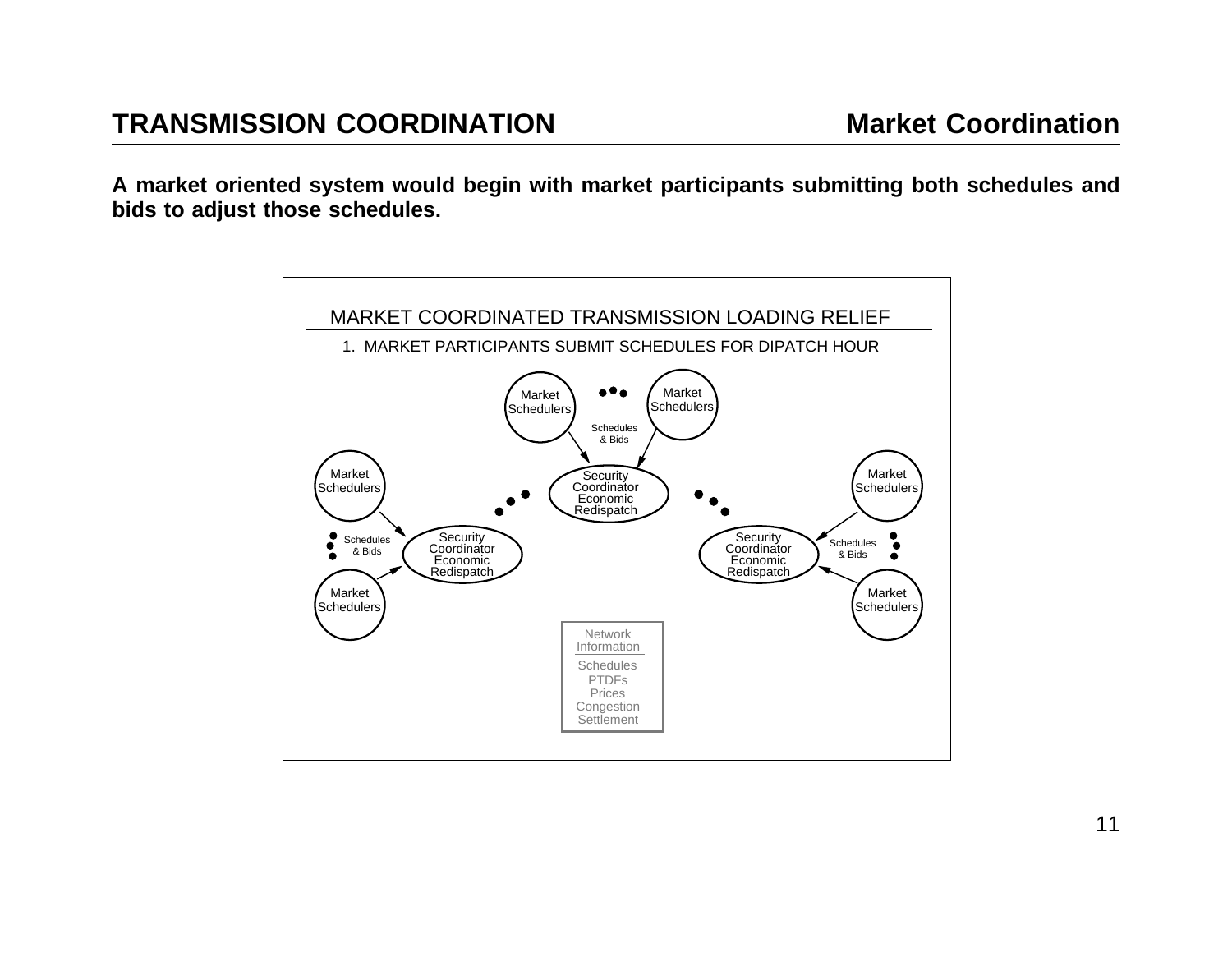Given the schedules and bids, the security coordinators (ISOs) would interact to find an efficient **market solution that balanced the system and relieved transmission constraints.**

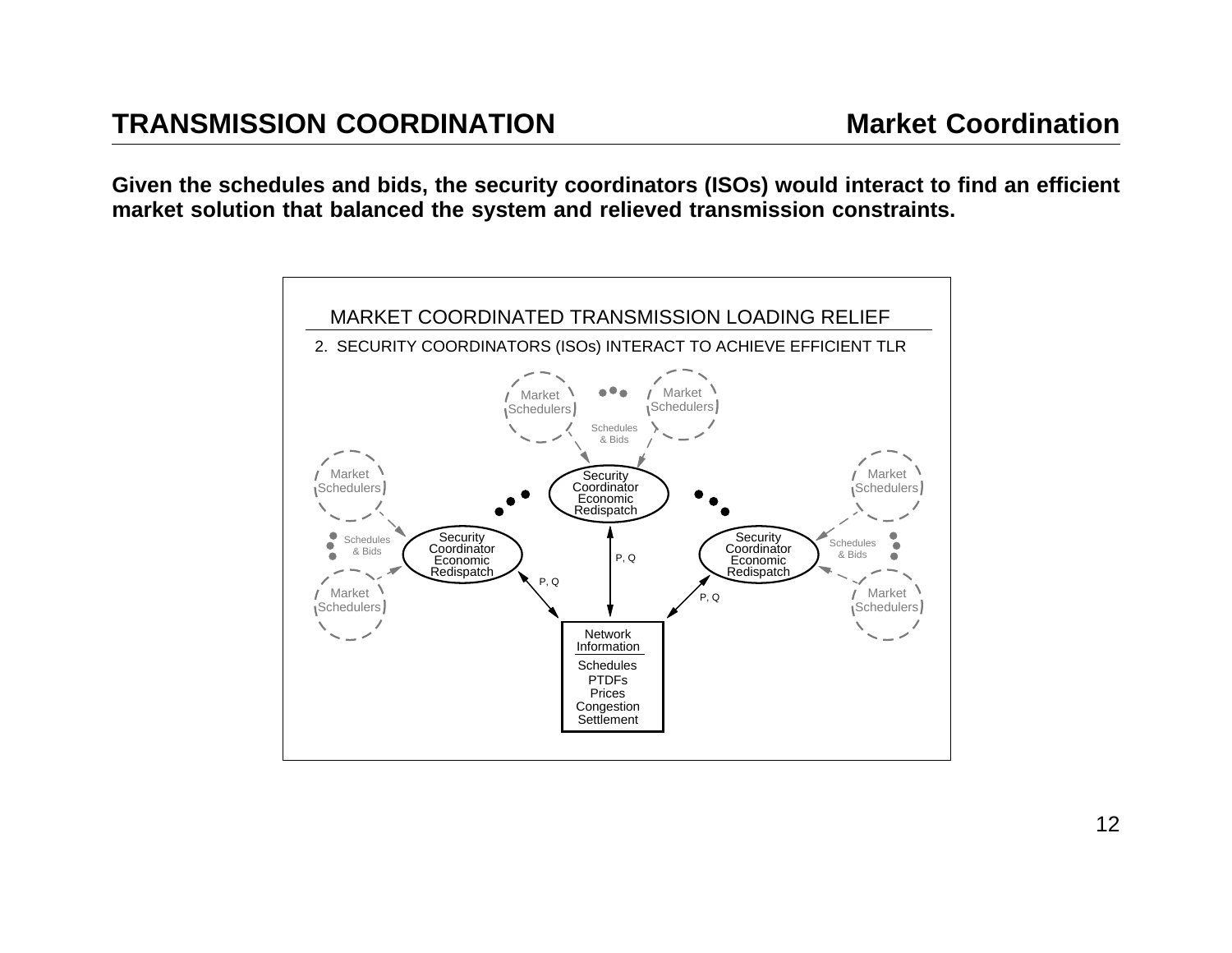Finally, security coordinators inform the market participants of the (re)dispatch for the hour and the prices that will apply for balancing charges, transmission congestion charges, and settlements.

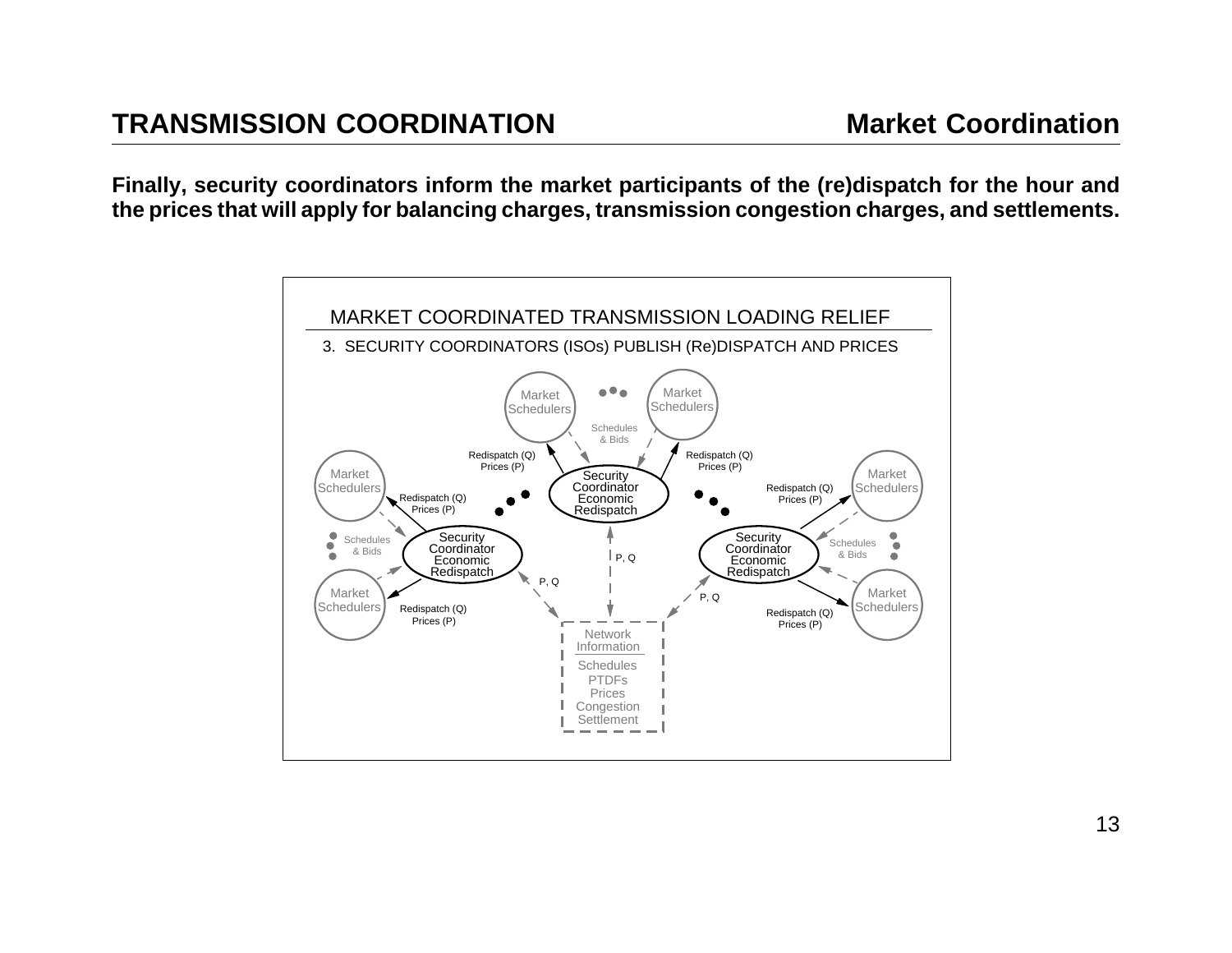Through repeated exchange of information in a common data base, the regional security coordinators would solve their local problems to update the schedules and price estimates. A consistent solution would be an overall market equilibrium as though obtained by a "virtual ISO." Need to identify the required information flows and the rules for updating.

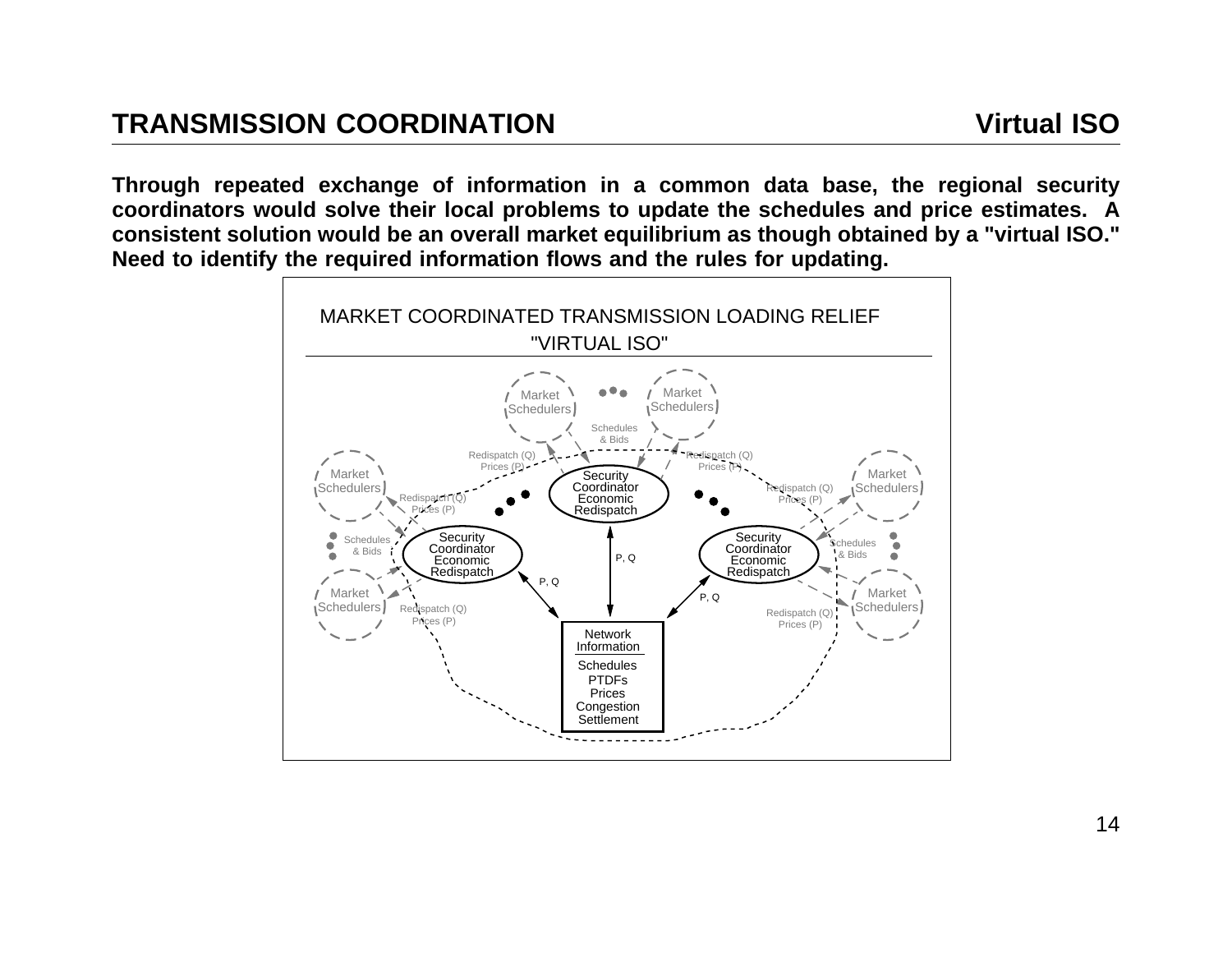**Alternative approaches to network representation yield different approaches to regional** decomposition and coordination. Coordinating on locational prices of inputs and outputs (Cadwalader et al.) and coordinating on connecting variables (Kim and Baldick).



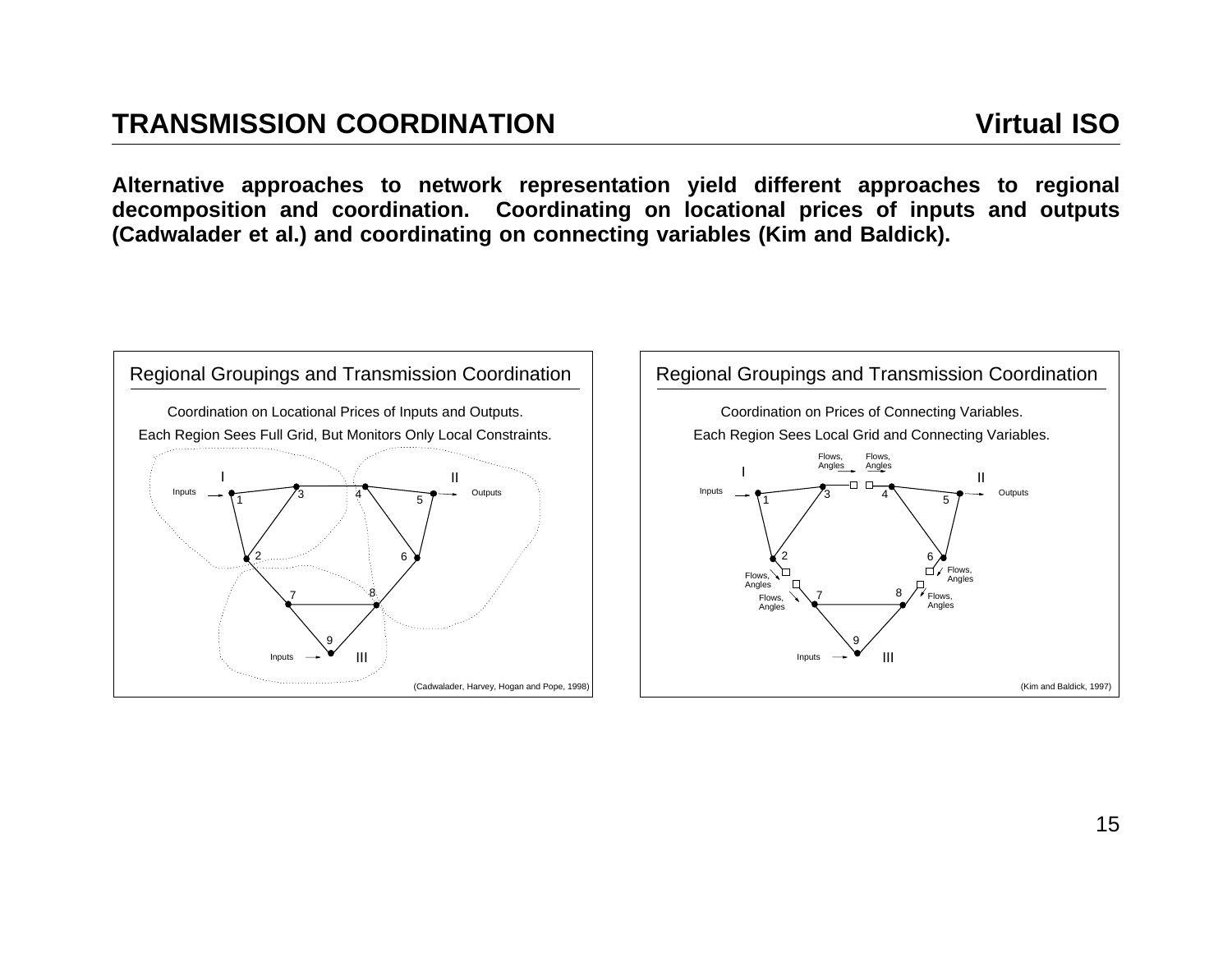(Cadwalader, Harvey, Hogan and Pope) A market coordination approach could rely on economic (re)dispatch by each of the regional security coordinators. The regional problem would be:

Given schedules and prices from all regions, each region uses local bids and constraints to choose <sup>a</sup> redispatch across the grid to

Maximize | Net Benefit of Local Market Schedulers as Reflected in Bids | + [Profit from Redispatch Purchase and Sale at Locational Prices in Other Regions] - [Congestion Cost from Redispatch Requested in All Regions]

Subject to:

Maintain System Balance with Redispatch &Meet Local Transmission Constraints Monitored by the local Security Coordinator.

Each Region Produces Estimates of:

- 1. Schedule Adjustments Across the Grid.
- 2. Locational Prices within the Region.
- 3. Congestion Cost Impact of any Redispatch on the Local Constraints.

Iteration to <sup>a</sup> consistent solution yields <sup>a</sup> market equilibrium with coordinated transmission loading relief.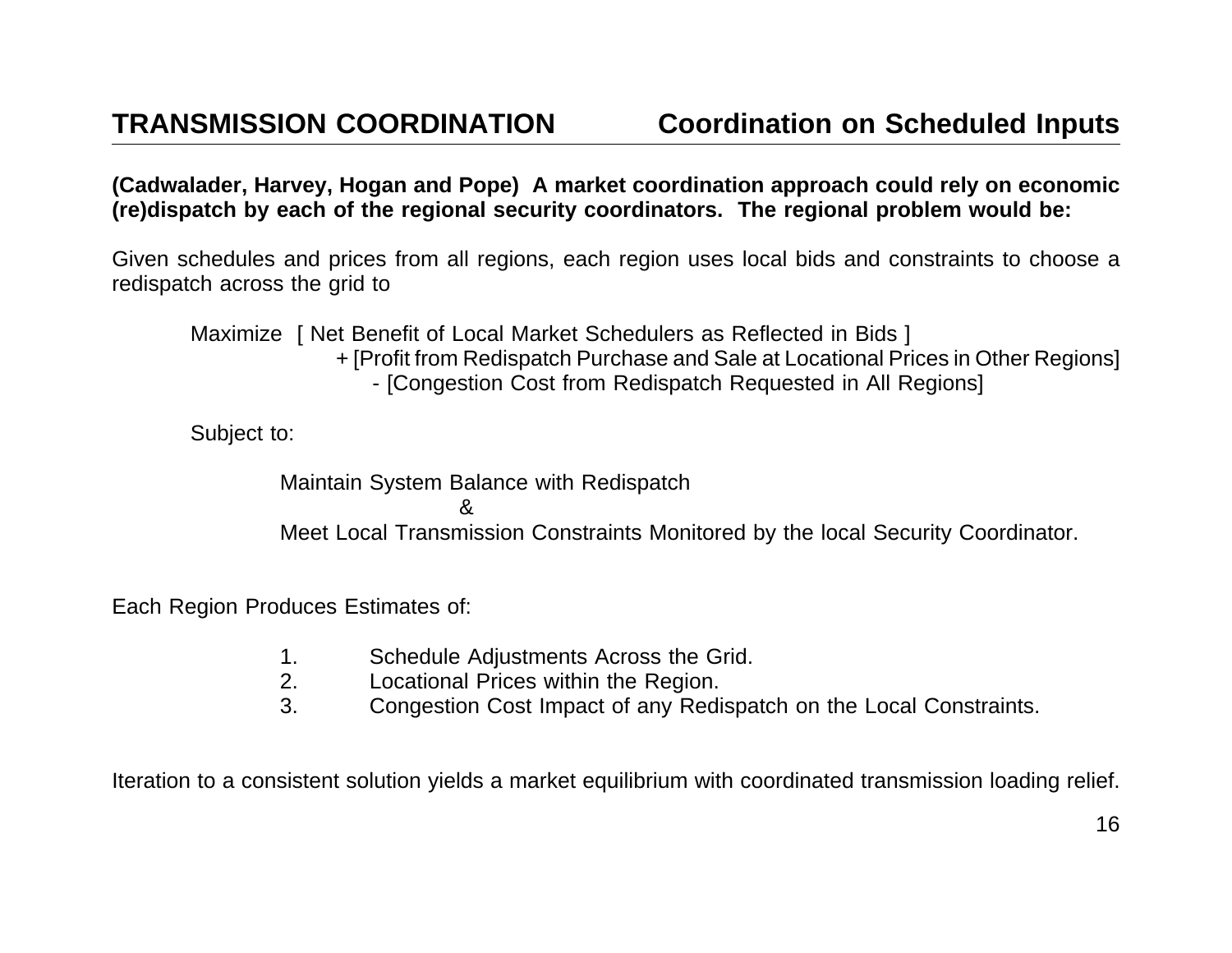A market coordination approach based on scheduled inputs and a full model of the grid is an **incremental step that should be within reach.**

- **• Familiar (Re)Dispatch Problem.** The form of the market equilibrium problem that would be presented to the regional ISOs is the same as the problem now solved in balancing schedules and bids within the region along with trades in and out of the region, using <sup>a</sup> model of the full grid. The NERC TLR administrative procedure requires exchange of quantity information. The change for coordination across regions would be to add price information.
- **• Precedent for Pricing TLR Across Regions.** The use of locational prices to charge for congestion from outside the region has already been proposed by the Pennsylvania-New Jersey-Maryland Interconnection (PJM) Energy Committee as <sup>a</sup> first step towards integrating market operations and TLR. Participants outside PJM would be able to avoid PJM TLR curtailment by paying for the congestion they create within PJM.
- **• Principal Obstacle is the False Separation of Markets and Reliability.** The history of FERC policy and NERC policy has reinforced the fallacious argument that there should be <sup>a</sup> sharp separation between reliability and markets. Given the strong and complex interactions in electric networks, this continuing attempt to prevent what is obviously accepted elsewhere in the world -- integration of the short-term balancing and congestion relief decisions under the familiar principles of economic dispatch -- is <sup>a</sup> firstorder policy problem.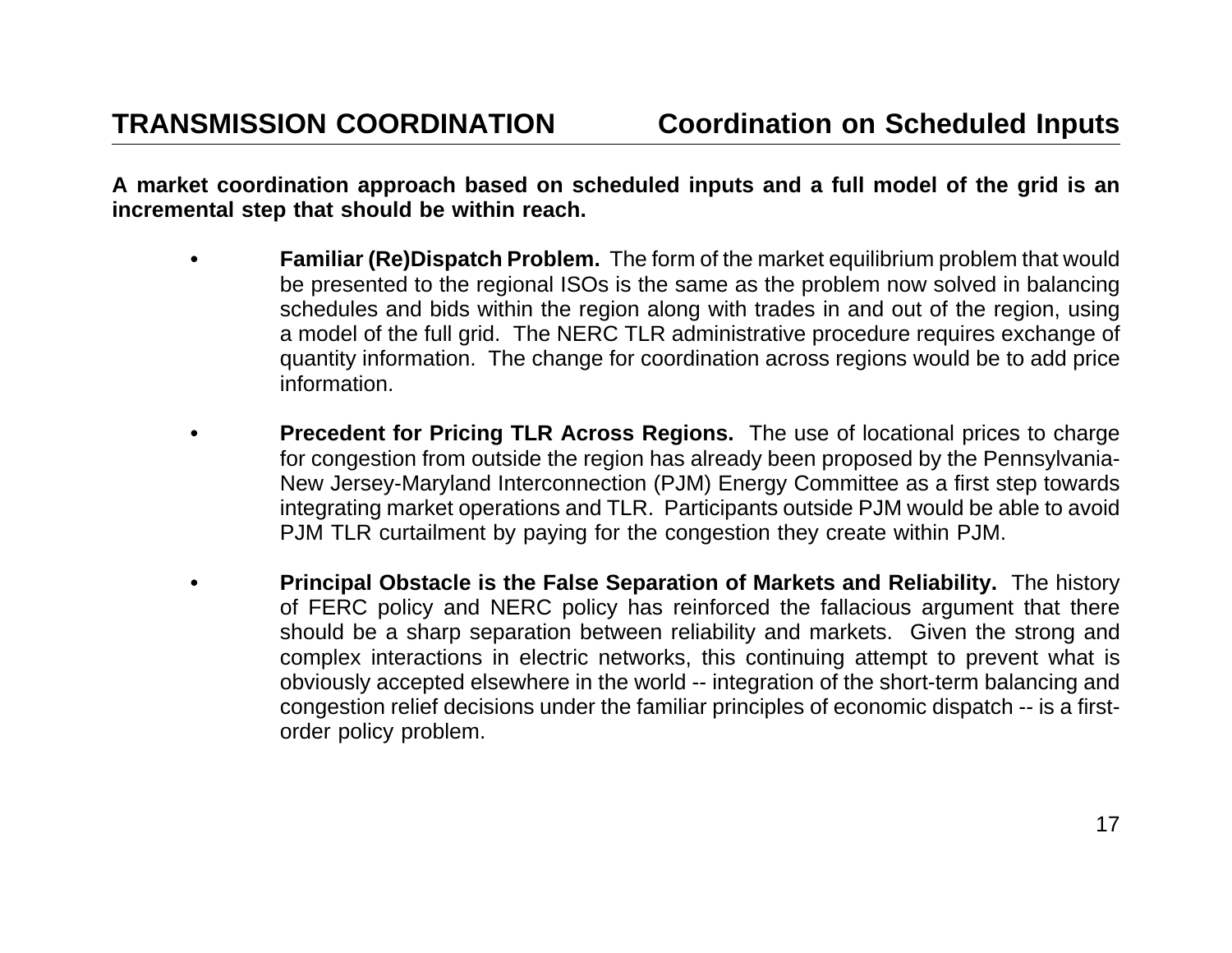(Kim and Baldick) A market coordination approach could rely on economic (re)dispatch by each **of the regional security coordinators. The regional problem would be:**

Given connecting prices and quantities for contingency-based flows, angles and voltages from neighboring areas, each region chooses <sup>a</sup> redispatch on its sub-grid to

Maximize | Net Benefit of Local Market Schedulers as Reflected in Bids | - [Payments for Connecting Flows and Other Variables at Current Prices ]

Subject to:

Maintain Regional System Balance with Redispatch &Meet Local Transmission Constraints Monitored by the local Security Coordinator.

Each Region Produces Estimates of:

- 1. New Estimates of the Connecting Variables.
- 2. Regional Prices for the Connecting Variables.
- 3. Regional Economic Dispatch.

Iteration to <sup>a</sup> consistent solution yields <sup>a</sup> market equilibrium with coordinated transmission loading relief.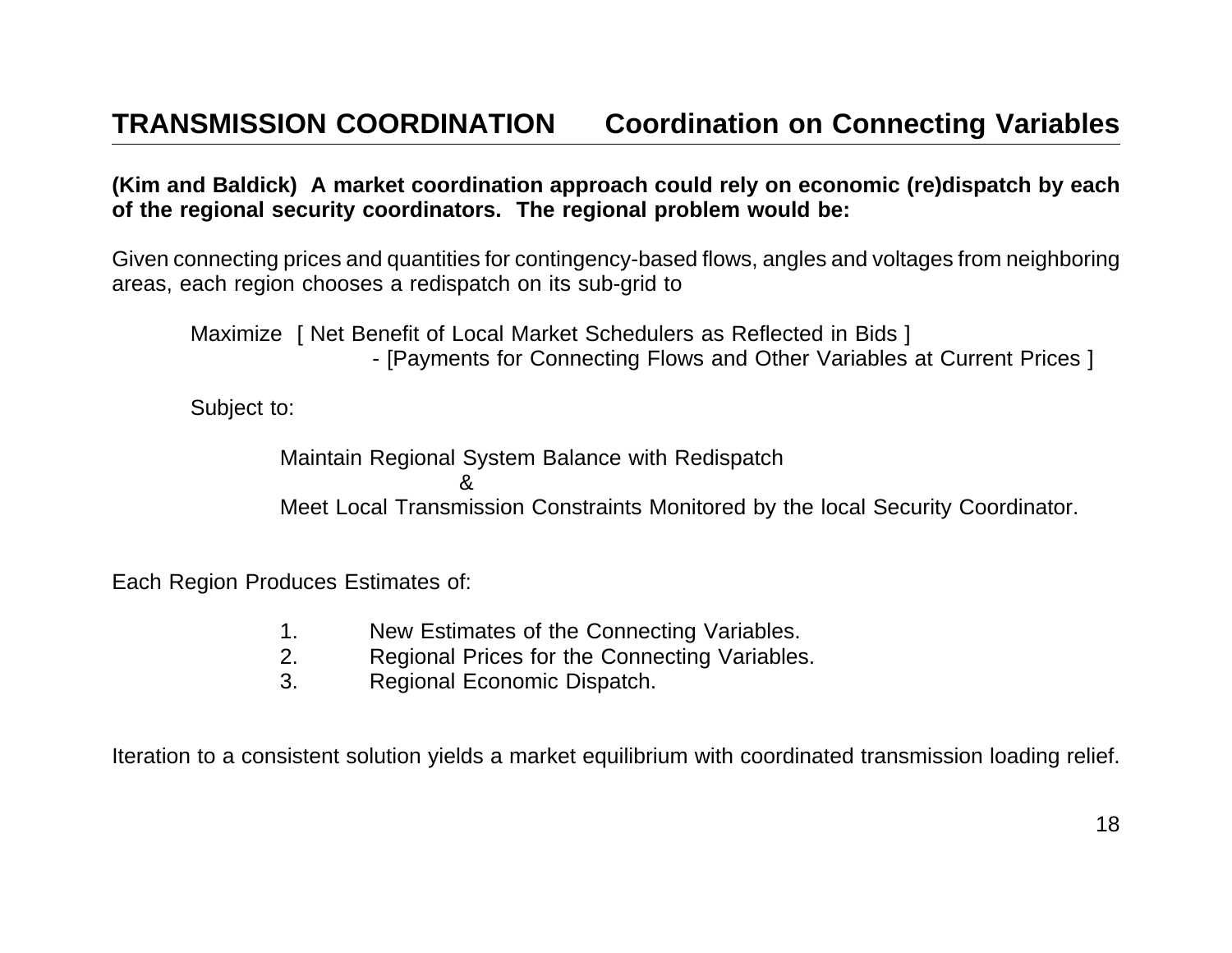An example network with nine locations and provides an illustration of a "virtual ISO" operating by coordinating inputs across the full grid. The unconstrained solution provides a starting point.

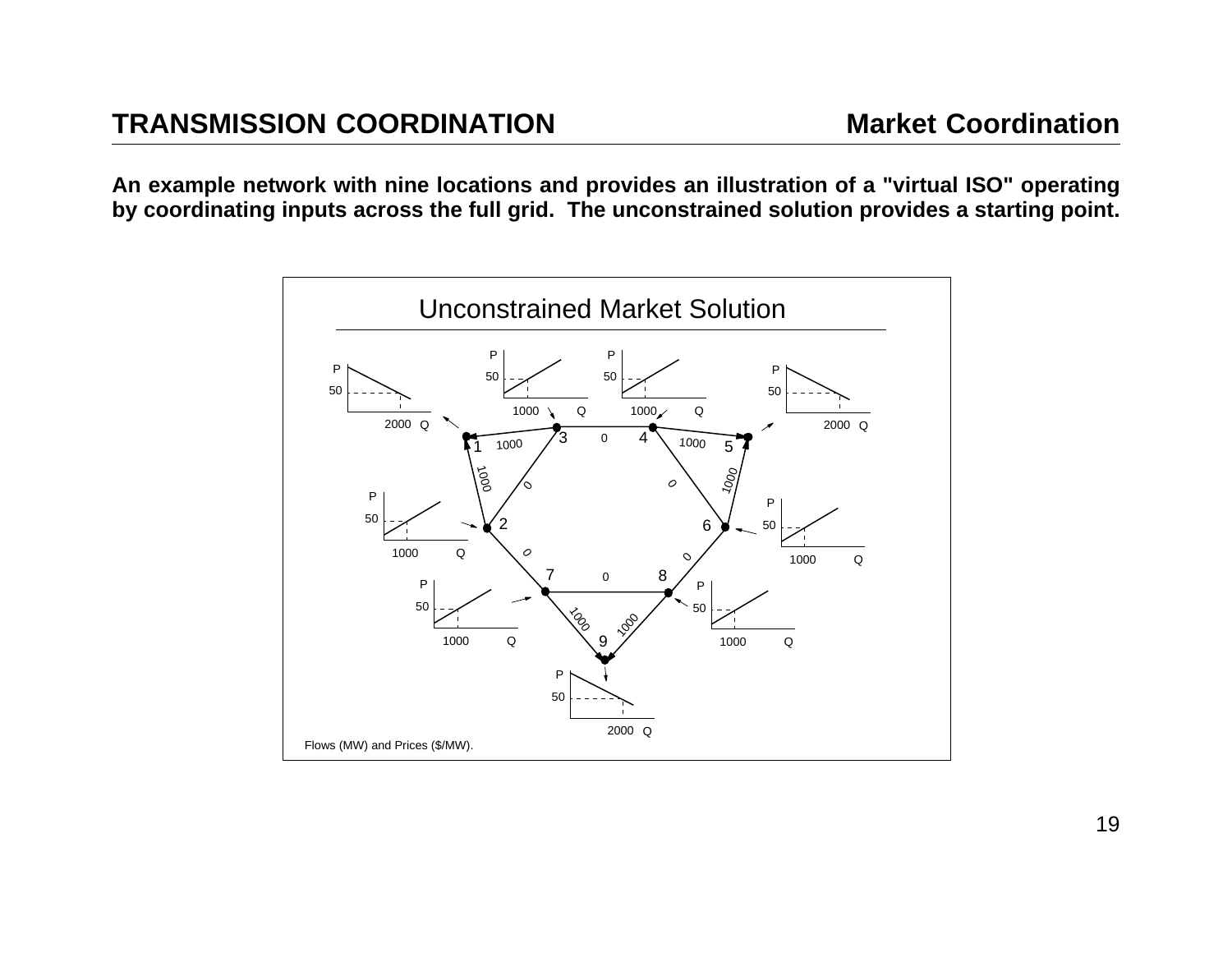Three security coordinators or ISOs coordinate the operations within each region and exchange information with each other. Each ISO sees the flows on the full grid, but monitors only its own **transmission constraints.**

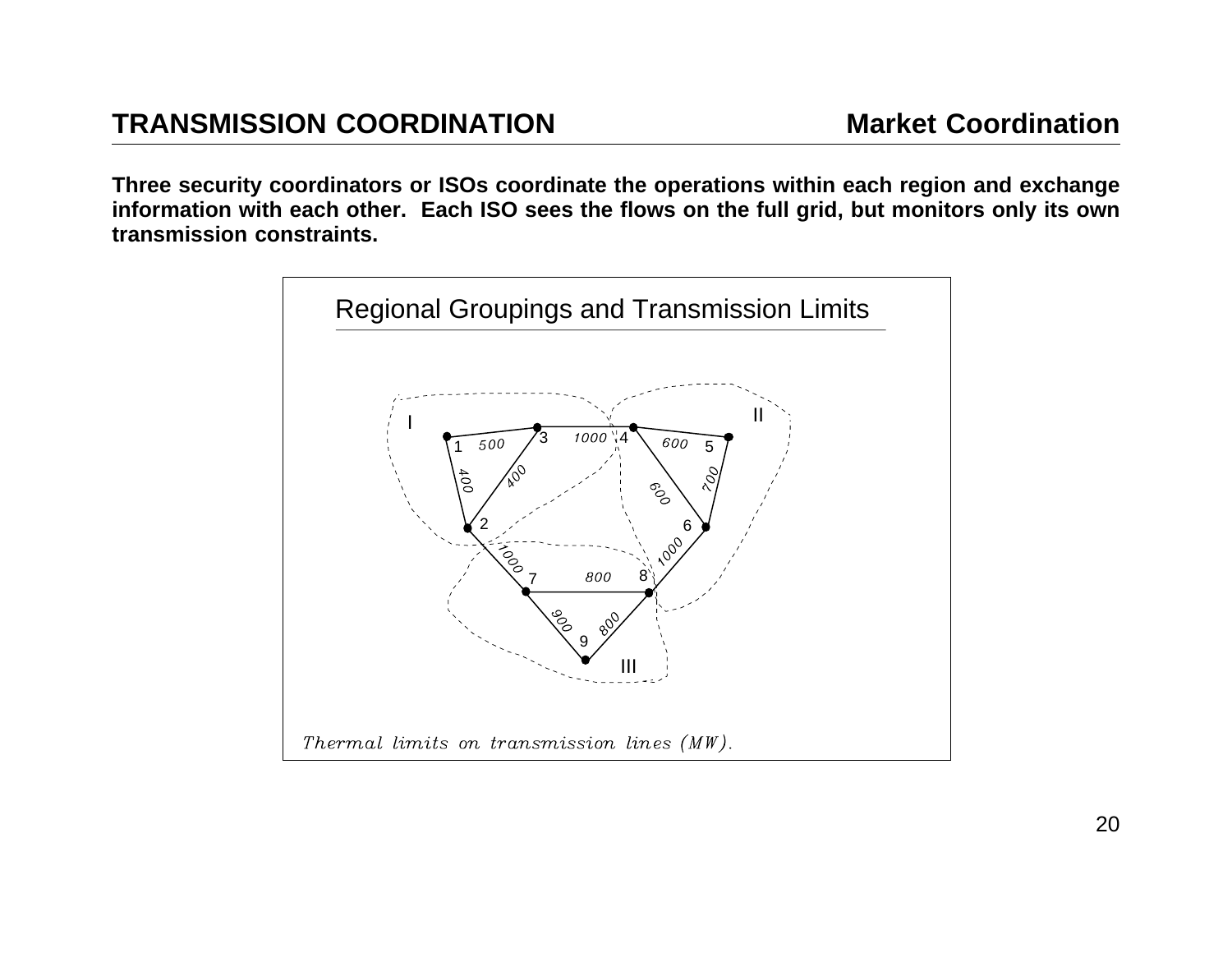Through the exchange of information, the ISOs find a constrained solution for the full system that is an overall market equilibrium. Payments could be handled through a settlements process.

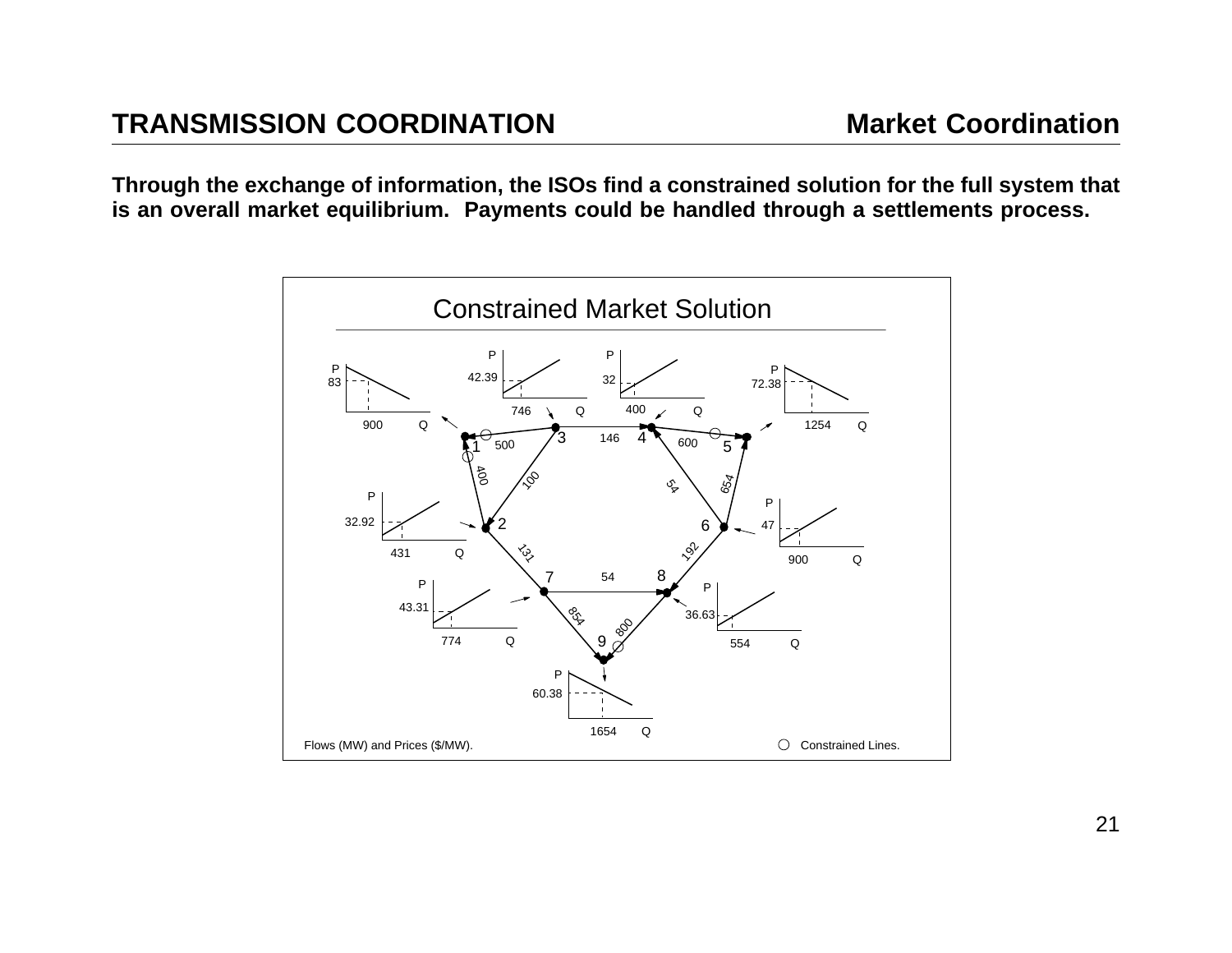If the "local" constraints and bids are the most important, convergence to a good solution could occur in a relatively few steps. For the example problem, with coordination across locational prices of loads, one cycle through the three ISOs gave a good approximation of the final solution.



Baldick, Kim, Chase and Loo (1998) report similar fast convergence in a test without contingency constraints for a 2578 line representation of the Texas ERCOT system and coordination on **connecting variables.**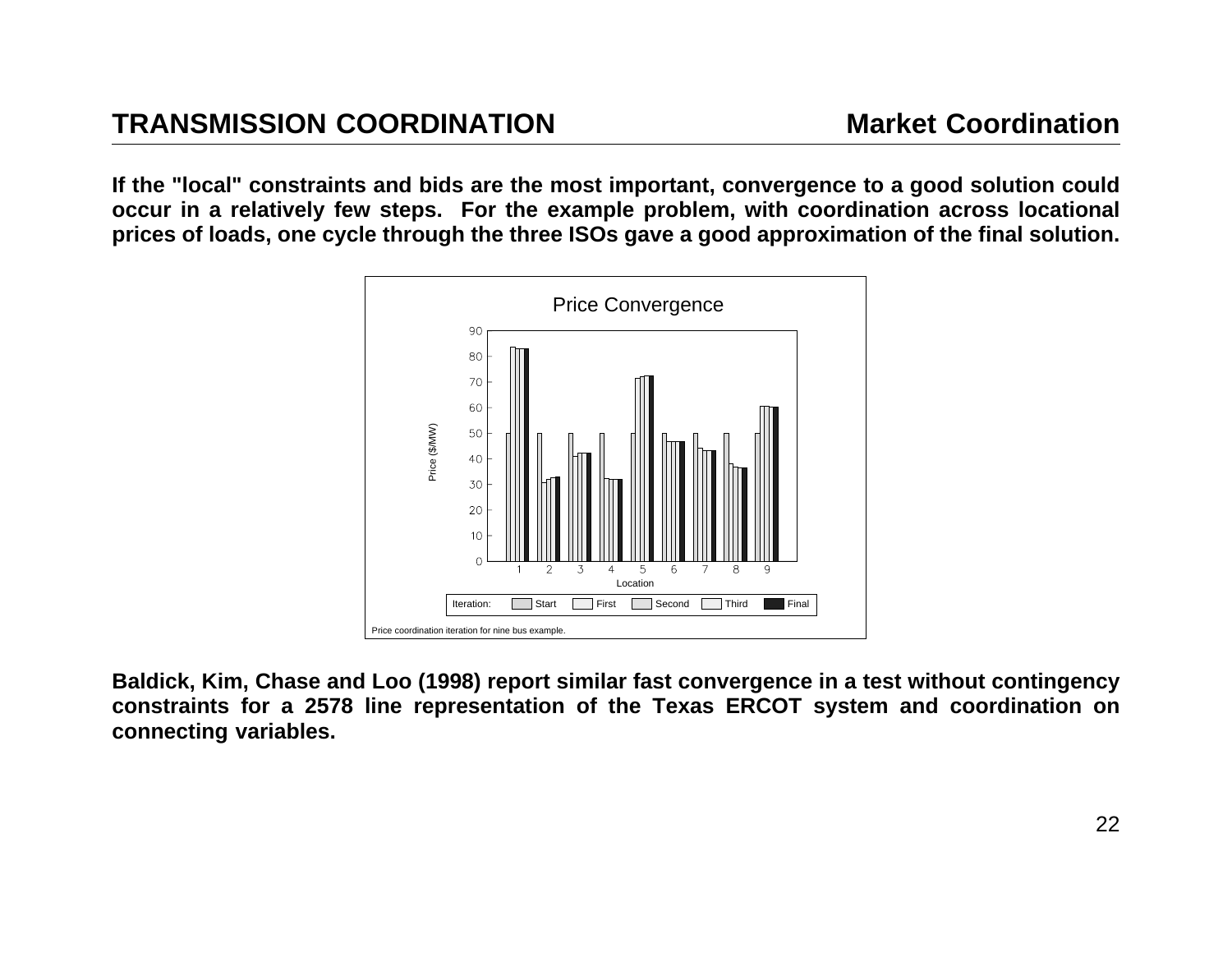The "virtual ISO" model provides a target for development of transmission loading relief **processes. There would be many implementation issues, such as:**

- **• Drawing the Boundaries.** Analysis of the coordination mechanisms suggests that <sup>a</sup> regional aggregation should be better when the looped impacts across the boundaries are reduced relative to the looped impacts within the region. The best form of interconnection would be radial, with no distant impacts on constraints and prices.
- **• Network Modeling.** Coordination across all inputs and outputs requires the security coordinators or ISOs to represent both their own regional network and the external system. This <sup>a</sup> familiar problem and <sup>a</sup> challenge. Coordination on connecting variables is unfamiliar and would require <sup>a</sup> redesign of economic dispatch models.
- **• Incompatible Systems and Transitions.** If not all security coordinators cooperate in the system, methods would be required to represent or isolate the missing systems. The two frameworks suggest the direction of the necessary approximations.
- **• Gaming and Honest Revelation.** The coordination frameworks assume the regional security coordinators do not game the process by providing misleading estimates or strategic changes in schedules for local advantage. This would be <sup>a</sup> reasonable assumption for market models based on ISOs charged to use <sup>a</sup> bid-based, security constrained, economic dispatch. This resolution of gaming problems would not be available for market models that would give market participants an opportunity to respond to interim coordination and price information.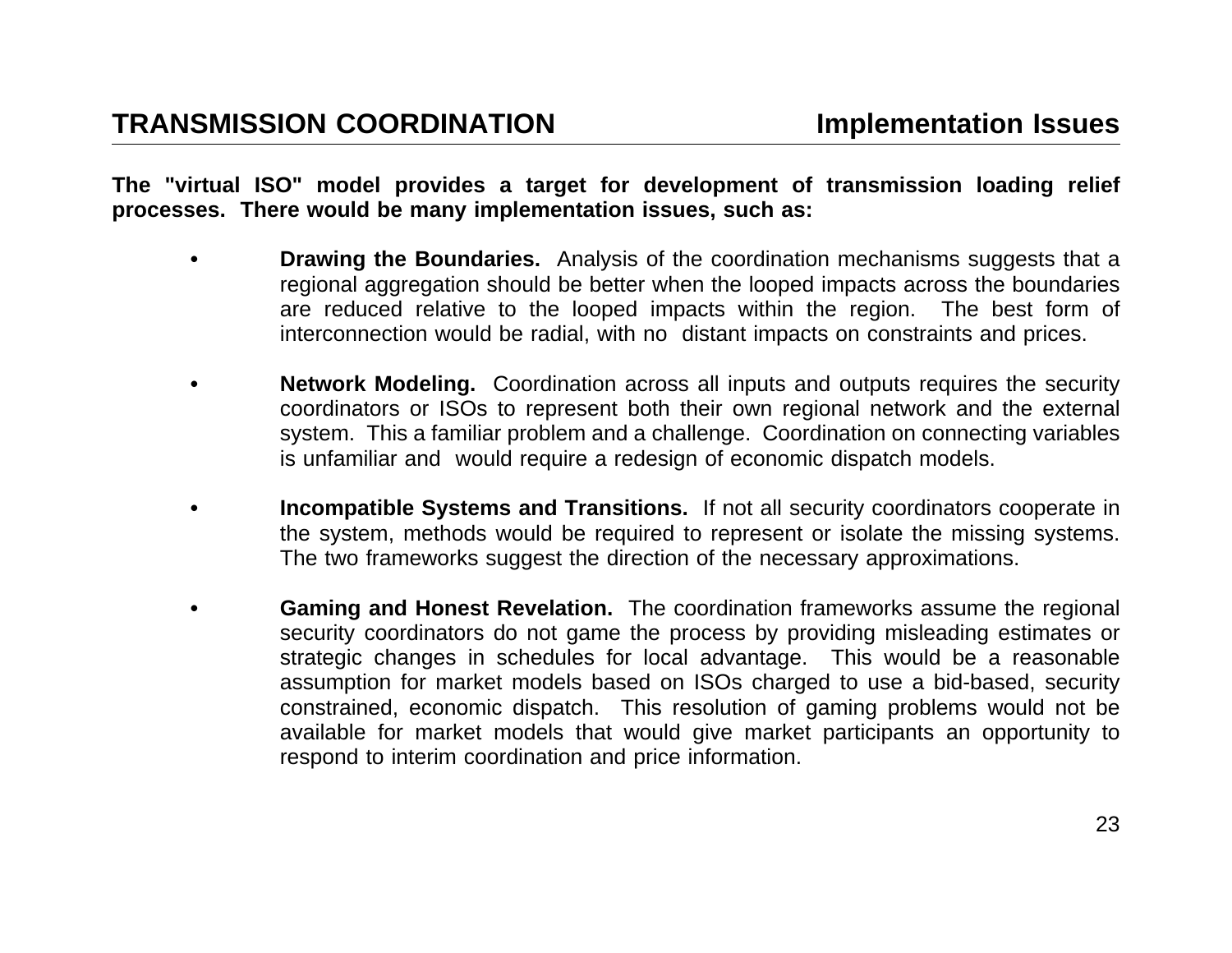The FERC CRT proposal is a critical innovation in moving to point-to-point rights in place of the contract path approach. This would connect with the settlements process among regions.

- **• Point-to-Point TransmissionCapacity Rights.** Abandoned contract path and link-based approaches for tradeable point-topoint rights. Handles all constraints
- **• Physical vs. Financial Rights.** Industry response emphasized the difficulty of trading rights and matching with physical transmission use. Alternative interpretation emphasized financial contracts.
- **• Coordinated Trading of Rights.** Transmission right trading requires coordination to respect network interactions. A role for the ISOs?



**•PJM Implementation.** The CRT is alive and working in the PJM implementation with Fixed Transmission Rights to receive congestion payments. Proposed in New York with equivalent transmission congestion contracts.